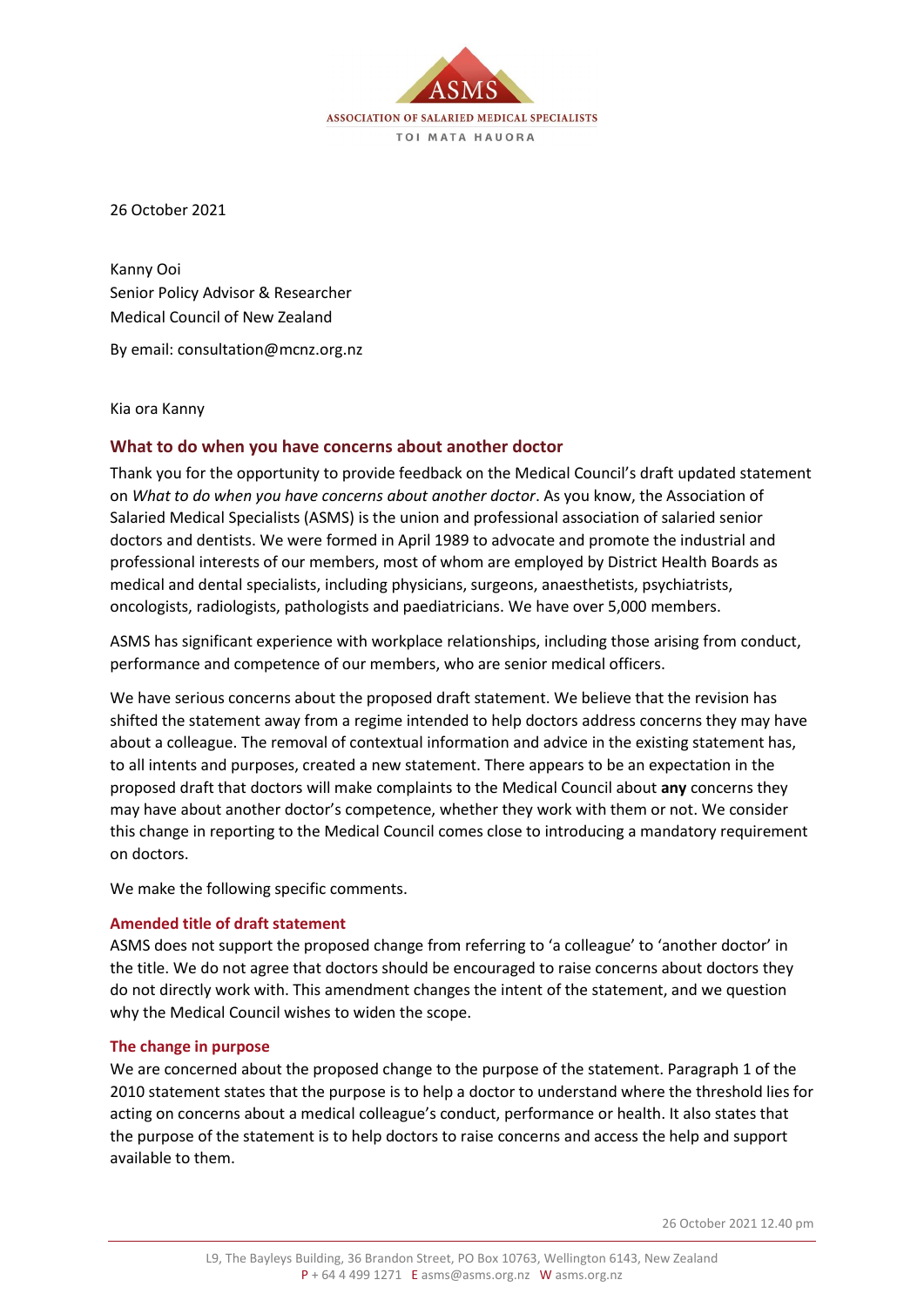The revised draft statement replaces the above. Firstly, it states that the purpose is to discuss the different types of concerns that could arise about another doctor and the appropriate options for raising these internally and/or externally. We note that the revised statement does not actually cover different concerns that could arise. Secondly, it states that the purpose is to outline when a doctor should notify the Medical Council of their concerns about another doctor's conduct, performance or health. We believe this is a new purpose statement and shifts the focus to encouraging doctors to raise any concerns directly with the Medical Council.

# **Reporting to the Council**

Paragraph 16 of the revised statement requires doctors to report to the Medical Council any concern they may have about a colleagues conduct, competence or health and how that is impacting on their practice. This is very loose and throws the net wide on the kinds of concerns that could be raised with the Medical Council. There is a strong sense that the proposed statement effectively imposes a mandatory requirement on doctors to notify concerns to the Medical Council and that failure to do so would be considered a breach of ethics.

We are particularly concerned about the advice on when to notify the Medical Council about another doctor's competence. The existing statement outlines where thresholds of "risk of harm" and "risk of serious harm" lie in relation to raising concerns about a colleague's competence. It also advises doctors that they need to use their judgement on what to do about their concerns. The revised statement omits this information. The new draft provides no guidance to doctors on the thresholds or hierarchy of concerns about competence to assist them decide whether to take any action. The wording in the draft proposed statement suggests there are no thresholds of concerns to consider before notifying the Medical Council.

### **What happens when you notify the Medical Council of a concern**

A shift in approach is also apparent in this section. The existing statement advises that a doctor's notification will not be considered a formal complaint without their cooperation. However, the revised statement advises that if the Medical Council considers the concern raises a risk of harm it may act, whether or not the doctor wants it to take their concern further. As noted above, the revised statement provides no information about the thresholds for "risk of harm" or "risk of serious harm". This stance is a departure from the existing statement that recommends a doctor should take action to raise concerns locally about a colleague's competence if a risk of harm exists.

# **Support for doctors going through an inquiry**

The draft proposed statement appears to acknowledge at clause 35 the stress and upset a notification may cause. In our experience, they cause enormous distress and anxiety, and it is difficult to see the value of encouraging more complaints/notifications to the Medical Council and the long-term harm this may cause.

In conclusion, ASMS is disappointed in the approach the Medical Council has taken to the revision of this statement. We are very concerned there is a shift towards encouraging complaints to the Medical Council and the introduction of a mandatory element. We consider the effect of the proposed changes is to reintroduce the risk of double jeopardy for our members and potentially prolonged investigations.

ASMS acknowledges that the principal purpose of the Medical Council is to protect the health and safety of the public by providing mechanisms to ensure doctors are competent and fit to practise.<sup>1</sup>

<sup>1</sup> *Cole's Medical Practice in New Zealand*, 2017, p6.